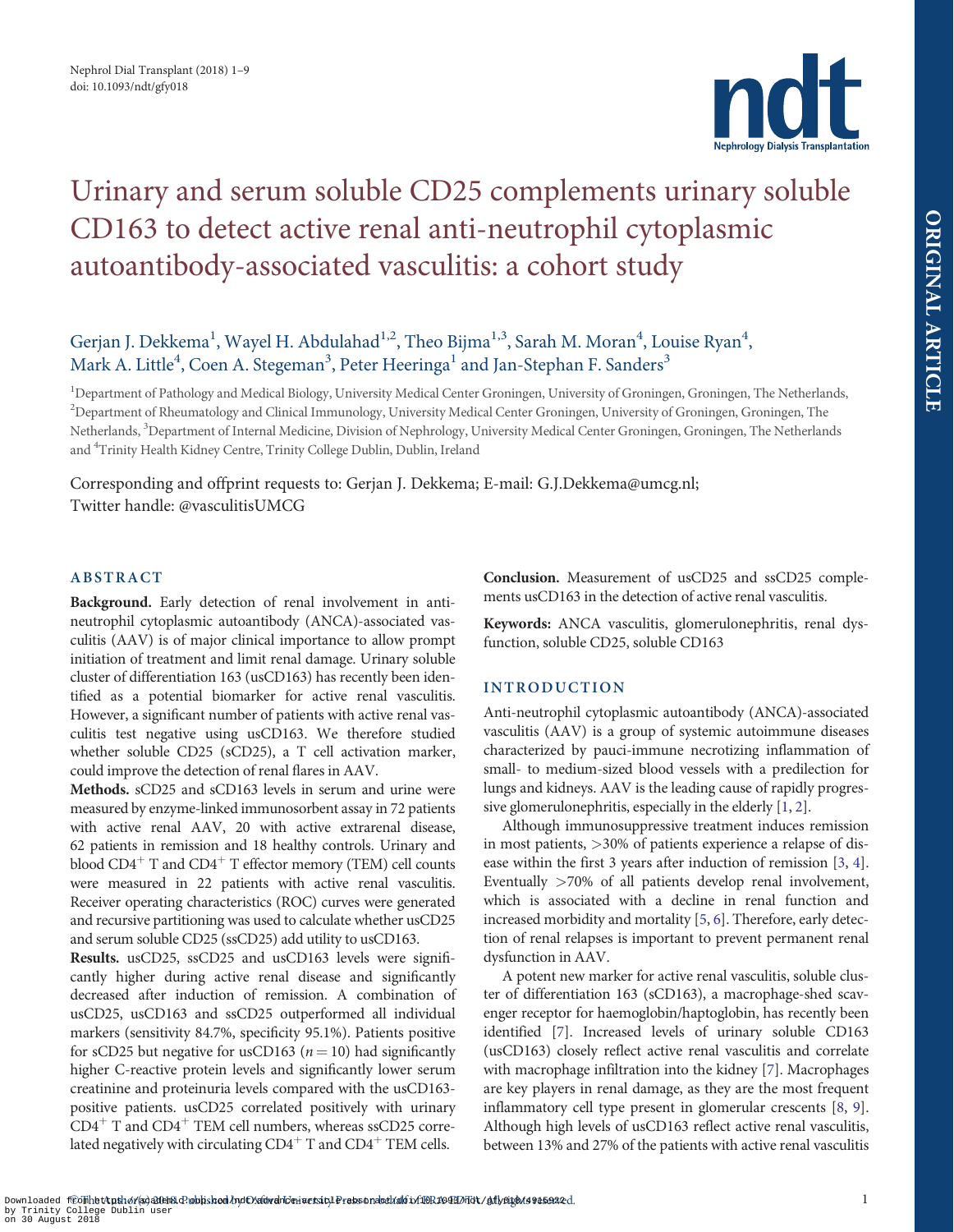#### <span id="page-1-0"></span>Table 1. Patient characteristics

| Characteristics                      | Inception cohort  | Validation cohort    | <b>HCs</b>          |
|--------------------------------------|-------------------|----------------------|---------------------|
| Number of patients                   | 41                | 113                  | 18                  |
| Median age, years (range)            | $57.5(47.4-67.3)$ | $61.0 (47.9 - 73.5)$ | $53.8(42.8 - 60.9)$ |
| Male, $n$ $(\%)$                     | 23(56.1)          | 64 (56.6)            | 10(55.5)            |
| ANCA specificity, $n$ (%)            |                   |                      |                     |
| PR <sub>3</sub>                      | 27(65.9)          | 66 (58.4)            | $\qquad \qquad -$   |
| <b>MPO</b>                           | 14(34.1)          | 47(41.6)             |                     |
| Disease state, $n$ (%)               |                   |                      |                     |
| Active renal                         | 24(58.5)          | 48 (42.5)            |                     |
| Active non-renal                     | 5(12.2)           | 15(13.3)             |                     |
| Remission                            | 12(29.3)          | 50(44.2)             |                     |
| Diagnosis/relapse                    |                   |                      |                     |
| Active renal                         | 10/14             | 42/6                 |                     |
| Active non-renal                     | 1/4               | 4/11                 |                     |
| BVAS, active renal                   | $15(12-19)$       | $15(12-19)$          |                     |
| BVAS, active non-renal               | $11(8-19)$        | $11(8-16)$           |                     |
| Serum creatinine (µmol/L)            |                   |                      |                     |
| Active renal disease                 | $175(94-319)$     | $266(120-365)$       |                     |
| Active non-renal disease             | $63(59-128)$      | $88(68-129)$         |                     |
| Remission                            | $86(68-129)$      | $114(86-165)$        |                     |
| Proteinuria (g/L)                    |                   |                      |                     |
| Active renal disease                 | $0.8(0.3-2.2)$    | $0.7(0.2-2.0)$       |                     |
| Active non-renal disease             | $0.4(0.0-0.6)$    | $0.6(0.0-0.8)$       |                     |
| Remission                            | $0.2(0.0-0.4)$    | $0.3(0.0-0.5)$       |                     |
| Immunosuppressive treatment, $n$ (%) | 17(41.4)          | 70(61.9)             | 0(0)                |

HCs, healthy controls; MPO, myeloperoxidase; PR3, proteinase 3.

test negative [\[7\]](#page-7-0). Thus usCD163 levels alone are insufficient to identify active renal vasculitis in all AAV patients.

In addition to macrophages, T cells also play a pivotal role in the pathogenesis of AAV. T cells in peripheral blood of both active AAV patients and patients in remission are persistently activated, and various aberrations in T-cell subsets, both numerical and functional, have been identified in AAV patients with active disease [\[10–16](#page-7-0)]. Furthermore, increased numbers of  $CD4^+$  effector memory T (TEM) cells in the urine have been found to reflect active renal vasculitis disease [\[17\]](#page-7-0).

Accordingly, T-cell activation markers have been proposed as potential disease activity markers, including CD25, a T-cell interleukin-2 alpha receptor ( $sIL-2R\alpha$ ) that has significantly greater expression on  $CD4^+$  T cells during active disease compared with healthy controls [[16\]](#page-7-0). Soluble CD25 (sCD25), which is shed from T cells after activation, is increased in the serum of AAV patients with active disease and correlated with vasculitis disease activity and decreased upon induction of remission [\[18–](#page-7-0)[20](#page-8-0)]. A recent study identified usCD25 as a potential biomarker for active lupus nephritis, demonstrating increased levels during active disease and in patients in whom induction of disease remission failed [\[21\]](#page-8-0). However, in AAV, data on usCD25 levels as a marker for renal disease activity are lacking. Therefore, as both T-cell and macrophage activation play a pivotal role in AAV pathogenesis, we studied whether sCD25 could complement usCD163 in the detection of active renal AAV.

### MATERIALS AND METHODS

#### Patients

Patients included in the inception cohort were recruited from the University Medical Center Groningen (UMCG),

Groningen, The Netherlands. The inception cohort consisted of 24 patients with active renal disease and five patients with active non-renal AAV. Of 12 patients, paired samples were available, that is, samples collected during active disease and a subsequent sample collected at disease remission.

For the independent validation cohort, samples from the Rare Kidney Disease (RKD) Biobank, Trinity Healthy Kidney Centre, Dublin, Ireland were used. The validation cohort consisted of 48 patients with active renal AAV, 15 patients with active non-renal AAV and 50 patients in remission. Of the 50 patients, 10 patients in remission were also included during active disease. Patient characteristics are listed in Table 1. AAV diagnosis was established according to the Chapel Hill consensus classification criteria [\[22\]](#page-8-0). Disease activity was determined using the third version of the Birmingham Vasculitis Activity Score (BVAS) [[23](#page-8-0)]. Active renal vasculitis was defined according to clinical practice as new or increasing haematuria, and/or proteinuria, and/or in serum creatinine. Patients with active disease but without renal involvement were defined using BVAS v3 based on the absence of clinical signs of renal involvement.

Remission was defined as a BVAS of 0, including stable urinary sediment and serum creatinine levels. The study was approved by the local ethics committees and informed consent was obtained from all participants in agreement with the Declaration of Helsinki.

#### Sample collection and preparation

For serum, 10 mL of blood was collected and allowed to clot at room temperature for 1 h then centrifuged for 10 min at 1500 g and stored at either  $-20^{\circ}$ C (UMCG samples) or  $-80^{\circ}$ C (RKD samples). For patients recruited in the UMCG, spot urine samples were diluted 1:1 in phosphate-buffered saline (PBS)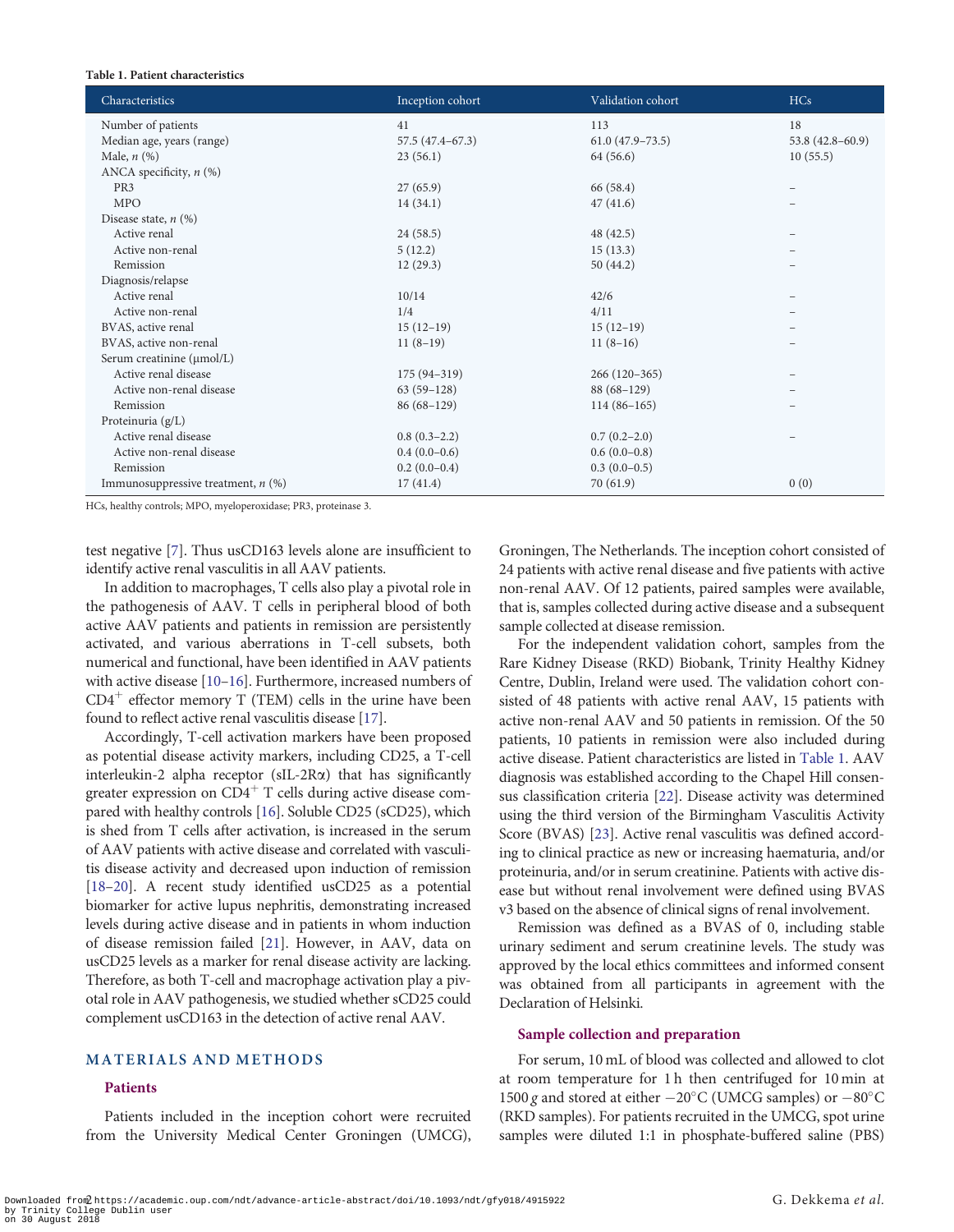<span id="page-2-0"></span>and centrifuged for  $15$  min at  $1200$  g, the supernatants were collected and stored at  $-20^{\circ}$ C until use, whereas the cell pellets of the active AAV patients were used for T-cell measurements. Spot urine samples from patients enrolled in the RKD were centrifuged at 2000 g for 10 min at  $4^{\circ}$ C and the supernatants were stored at  $-80^{\circ}$ C until use.

#### sCD25 and sCD163 detection

Serum and urine sCD25 and sCD163 levels were detected by commercial sandwich enzyme-linked immunosorbent assay (ELISA) (human sIL-2R DY202, human sCD163 DY1607; R&D Systems, Minneapolis, MN, USA) according to the manufacturer's instructions with minor modifications. For sCD25, serum samples were diluted 1:2 and urine samples were diluted 1:4 and 1:8 in 1% bovine serum albumin (BSA)/PBS.

For sCD163, levels were measured and data were published previously [[7\]](#page-7-0). Data are presented here as well to compare sCD163 with sCD25 and identify patients testing false negative for sCD163. In short, serum samples were diluted 1:200 and 1:400 and urine samples were diluted 1:4 and 1:8 in 1% BSA/PBS. Both the capture antibody and the streptavidin horseradish peroxidase (HRP) conjugate were diluted in 1% BSA/PBS/0.005% Tween to minimize background signal. Levels of sCD25 and sCD163 in urine were corrected for urinary creatinine levels to correct for urinary dilution.

## Phenotyping and quantification of  $CD4<sup>+</sup>$  T cells in urine and blood samples

 $CD4<sup>+</sup>$  T and  $CD4<sup>+</sup>$  TEM cell numbers in urine and blood were previously assessed and published [\[24\]](#page-8-0). Here, these data were used to correlate T-cell numbers and migration to sCD25 levels. In short, immediately after voiding, urine was diluted 1:1 with cold PBS and processed as previously described [[17\]](#page-7-0). Isolated mononuclear cells were resuspended in wash buffer (1% BSA/PBS) and stained with anti-CD45RO-FITC, anti-CCR7-PE, anti-CD4-PerCP and anti-CD3-APC for 15 min at room temperature in the dark. In parallel, blood samples were labelled with the aforementioned monoclonal antibodies. Next, cells were treated with 2-mL diluted fluorescence-activated cell sorter (FACS) lysing solution (BD, Amsterdam, The Netherlands) for 10 min and samples were washed twice in wash buffer and immediately analysed on an FACSCalibur system (BD). Data were collected for  $10^5$  events for each sample and plotted using WinList software package (Verity Software House Topsham, ME, USA). Positively and negatively stained populations were calculated by quadrant dot-plot analysis, as determined by the isotype controls.

Absolute numbers of  $CD4^+$  T cells were quantified in urine and blood using TruCOUNT Tubes (BD). In brief, 20 µl of MultiTEST four-colour antibodies (CD3-FITC, CD8-PE, CD45-PerCP and CD4-APC) and 50 µl of sample (urine or blood) were added to bead-containing TruCOUNT tubes. The cell suspension was processed and analysed and absolute counts for  $CD4^+$  T and TEM cells were calculated as described earlier [\[17\]](#page-7-0).

#### Statistical analysis

Statistical analyses were performed using GraphPad Prism version 7 for Windows (GraphPad Software, La Jolla, CA, USA). As sCD25 and sCD163 levels in serum and urine were non-normally distributed, differences between the groups were analysed using the Kruskal–Wallis test with post hoc Dunn's test. Wilcoxon matched pairs testing was used for paired analysis. Correlations were tested using Spearman's rank correlation. For usCD25, usCD163 and serum soluble CD25 (ssCD25), receiver operating characteristics (ROC) curves were generated between patients with active renal vasculitis and patients in remission. In the inception cohort, optimal cut-off values were calculated using the Youden index [[25](#page-8-0)]. The optimal cut-off values were then applied to the validation cohort. Recursive partitioning was used to calculate optimal combinations of usCD25 and usCD163 and ssCD25 and ssCD163 for detection of active renal vasculitis (R version 3.3.3, R Project for Statistical Computing, Vienna, Austria). Cut-off values derived from the inception cohort were used for this analysis and the optimal combination of markers was applied on the combination of the inception and validation cohort. P-values <0.05 were considered significant.

#### RESULTS

## sCD25 levels in urine and serum reflect vasculitis activity

Patients with active renal vasculitis had significantly higher ssCD25 levels compared with patients in remission and healthy controls in the inception cohort and patients with active nonrenal disease in the validation cohort [\(Figure 1A](#page-3-0)). A significant decrease in ssCD25 levels was found in paired samples of patients after achieving remission compared with the levels during active disease (median 937 versus 494 pg/mL) [\(Figure 1C](#page-3-0)).

In urine, usCD25 levels were significantly higher in patients with active renal vasculitis compared with healthy controls. Moreover, in the validation cohort, usCD25 levels also differed significantly between patients with active renal disease and patients in remission ([Figure 1B](#page-3-0)). usCD25 levels decreased significantly upon remission (median 210 versus 90 ng/mmol) ([Figure 1D\)](#page-3-0).

Patients with active renal disease who received induction treatment before sampling had significantly lower ssCD25 levels (median 1369 versus 798 pg/mL) and lower usCD25 levels (median 190 versus 59 ng/mmol). Maintenance treatment did not affect ssCD25 or usCD25 levels significantly [\(Supplementary data,](https://academic.oup.com/ndt/article-lookup/doi/10.1093/ndt/gfy018#supplementary-data) [Table S1\)](https://academic.oup.com/ndt/article-lookup/doi/10.1093/ndt/gfy018#supplementary-data). ANCA specificity did not influence usCD25 or ssCD25 levels during active disease or in remission (data not shown).

#### usCD25 correlate with urine  $CD4<sup>+</sup>$  T cells

As sCD25 is shed from activated T cells, correlations between ssCD25 and  $CD4^+$  T or  $CD4^+$  TEM cell counts in blood and correlations between usCD25 and  $CD4^+$  T or  $CD4^+$ TEM cells in urine were tested. A negative trend between ssCD25 levels and circulating CD4<sup>+</sup> T ( $\rho = -0.431$ , P = 0.050) or  $CD4^+$  TEM cells ( $\rho = -0.405$ ,  $P = 0.068$ ) was observed ([Figure 2A](#page-3-0) and [B\)](#page-3-0). In contrast, usCD25 levels correlated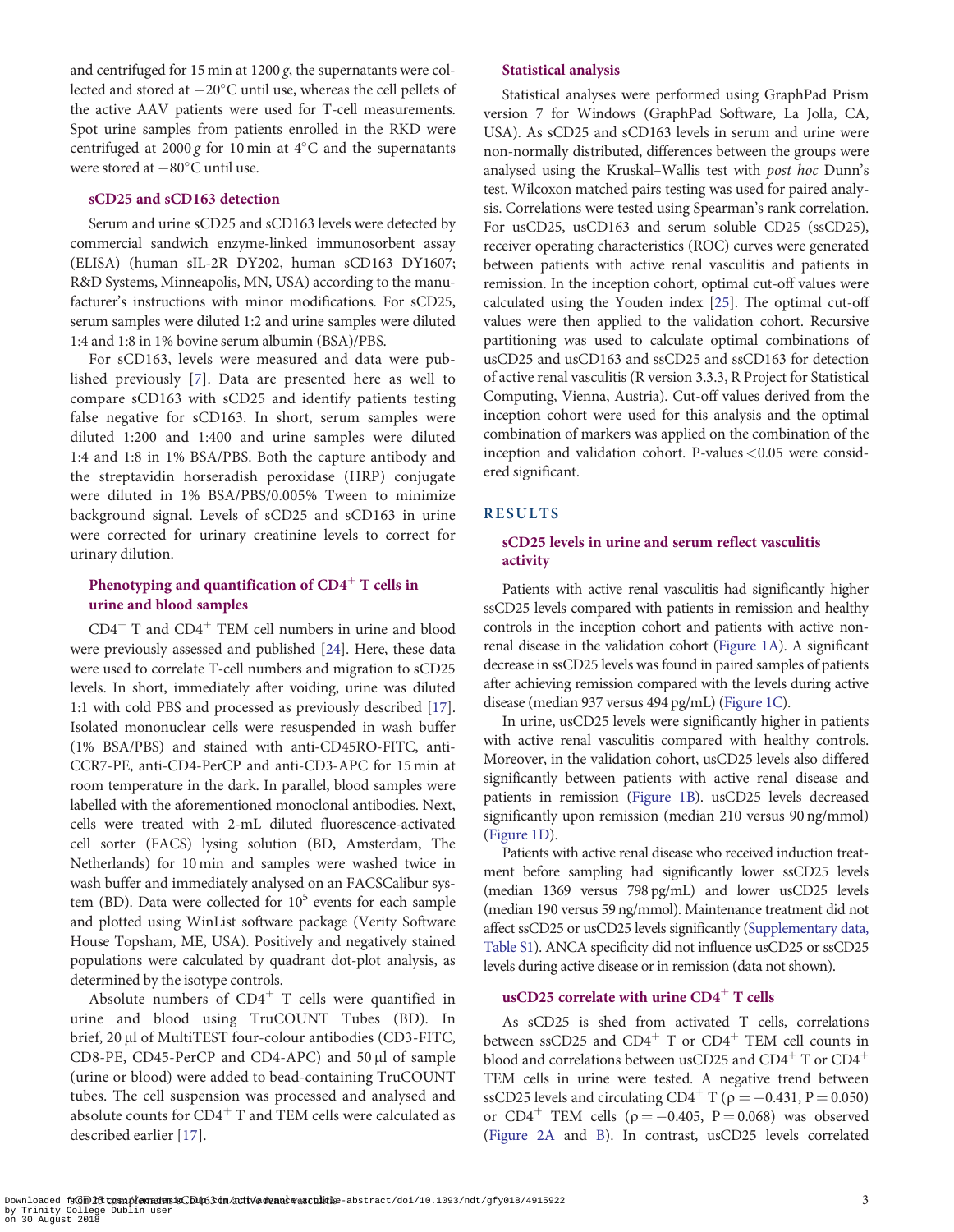<span id="page-3-0"></span>

FIGURE 1: sCD25 levels in (A) serum and (B) urine. Paired sCD25 levels were measured during active disease and remission states in (C) serum and (D) urine. AAV R, patients with active renal disease; AAV NR, patients with active disease without renal involvement; REM, patients in remission; HC, healthy controls. Dotted line represents the cut-off value (\*P < 0.05; \*\*P < 0.01; \*\*\*P < 0.001).



FIGURE 2: Correlations between ssCD25 levels and circulating (A)  $CD4^+$  T and (B)  $CD4^+$  TEM cells and correlations between usCD25 levels and (C) urinary  $CD4^+$  T and (D)  $CD4^+$  TEM cells.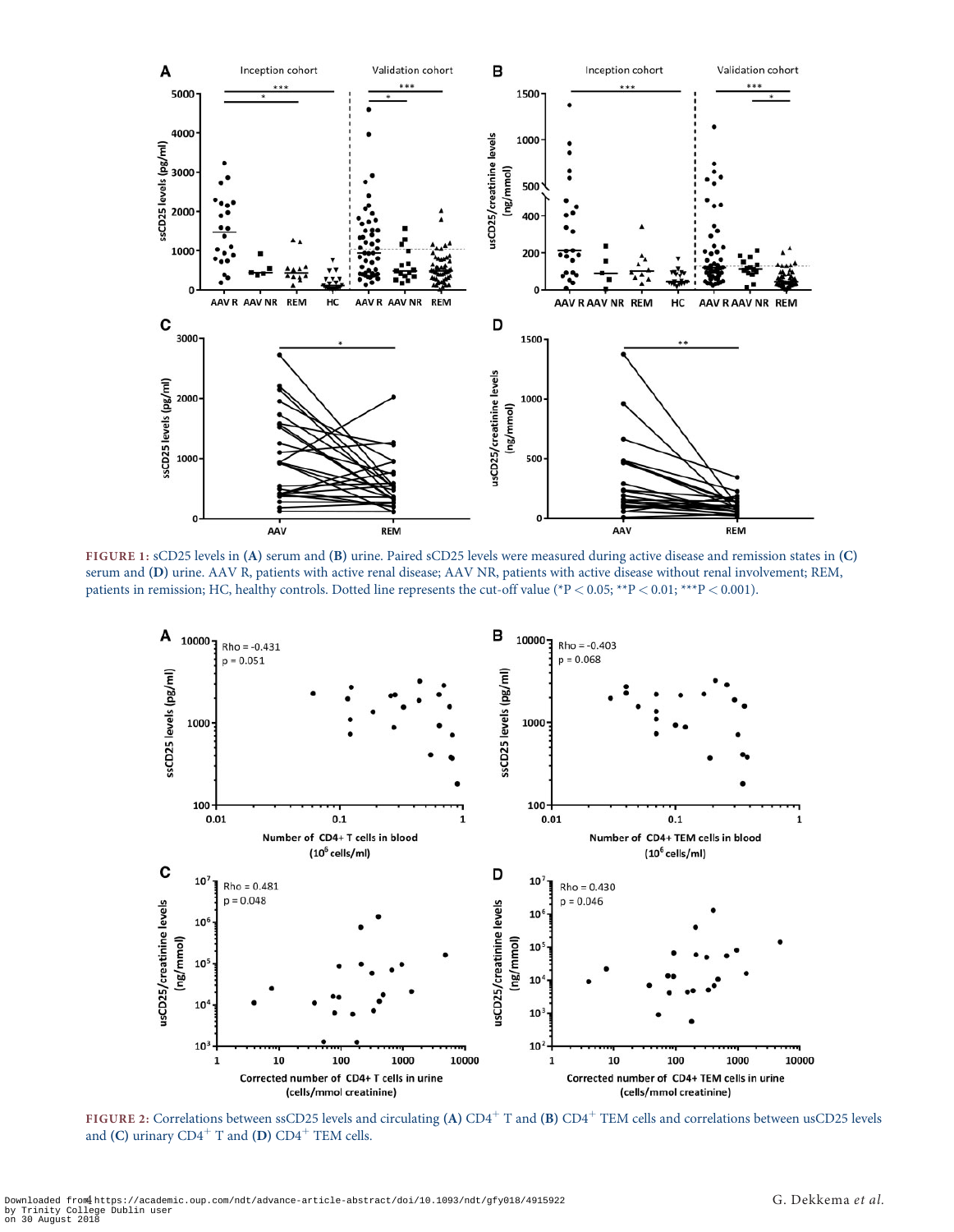

FIGURE 3: sCD163 levels in (A) serum and (B) urine. Paired sCD163 levels were measured during active disease and remission states in (C) serum and (D) urine. AAV R, patients with active renal disease; AAV NR, patients with active disease without renal involvement; REM, patients in remission; HC, healthy controls. Dotted line represents the cut-off value (\*P < 0.05; \*\*\*P < 0.001).

positively with urinary  $CD4^+$  T ( $\rho = 0.481$ , P = 0.048) and  $CD4^+$  TEM ( $\rho = 0.430$ ,  $P = 0.046$ ) cell numbers in active renal AAV patients [\(Figure 2C](#page-3-0) and [D](#page-3-0)).

## usCD163 levels are highly increased during active renal AAV

Patients with active disease had significantly higher ssCD163 levels compared with healthy controls, but not patients in remission, in the inception cohort (Figure 3A). Levels did not decrease upon induction of remission (median 681 versus 495 ng/mL) (Figure 3C). usCD163 was significantly higher in patients with active renal disease than in patients with active non-renal disease, those in remission and healthy controls. This was confirmed in the validation cohort (Figure 3B) and levels decreased significantly upon induction of remission (median 404 versus 35 ng/mmol) (Figure 3D). Moreover, the presence of induction therapy at the time of sampling was associated with lower ssCD163 levels (median 678 versus 255 ng/mL) but did not influence usCD163 levels (median 678 versus 574 ng/mmol) in patients with active renal disease. Maintenance treatment did not influence usCD163 or ssCD163 levels significantly [\(Supplementary data, Table S1](https://academic.oup.com/ndt/article-lookup/doi/10.1093/ndt/gfy018#supplementary-data)).

## Utility of usCD163 as a biomarker of active renal vasculitis

To test whether the soluble markers reflected active renal vasculitis, ROC curves were generated for patients with active renal disease, active non-renal disease and those in remission. Using the inception cohort data, optimal cut-offs for usCD25  $(>125 \text{ ng/mmol})$ , ssCD25 ( $>1050 \text{ ng/mL}$ ), usCD163 ( $>350 \text{ ng/mol}$ mmol) and ssCD163 (>630 pg/mL) were calculated ([Table 2](#page-5-0)).

The cut-off values were applied to the validation cohort. In the validation cohort, usCD25 and usCD163 were comparable in the detection of active renal vasculitis (65.7% versus 70.8%), whereas ssCD25 and ssCD163 were less sensitive (60.0% and 62.5%, respectively). In total, 19.6% and 2.5% of those that tested positive using usCD25 and usCD163, respectively, did not have active renal disease. ssCD25 and ssCD163 performed less well compared with usCD163 ([Table 2](#page-5-0)).

In the total cohort, results were similar to the validation cohort and these results indicate that usCD163 acts as the most promising single marker in the detection of active renal disease; however, 27.8% of the patients with active renal disease still tested false negative.

The utility of traditional markers for active renal vasculitis [proteinuria, haematuria, serum creatinine and C-reactive protein (CRP)] was also tested. Of these, CRP tested the most accurate, with a sensitivity of 77.9% and a specificity of 71.6%. However, CRP alone was not able to detect active disease, as 55% of the patients without renal disease also tested positive ([Supplementary data, Table S2](https://academic.oup.com/ndt/article-lookup/doi/10.1093/ndt/gfy018#supplementary-data)).

## usCD25 and ssCD25 complements usCD163 for the detection of active renal AAV

To study whether the sensitivity of detecting active renal vasculitis could be further increased compared to usCD163 alone,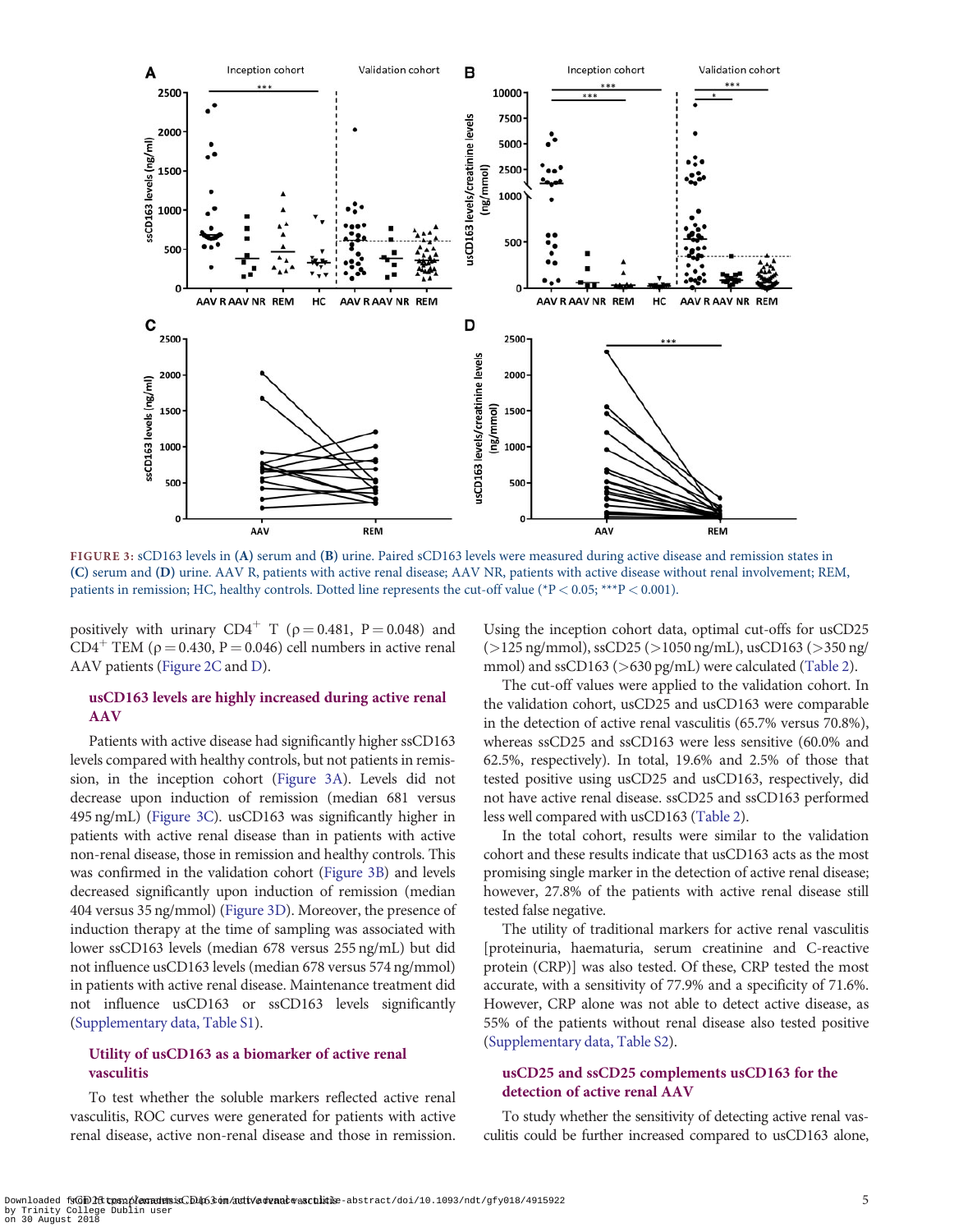<span id="page-5-0"></span>

|  | Table 2. Statistical analysis of the different markers |  |
|--|--------------------------------------------------------|--|
|--|--------------------------------------------------------|--|

| Marker                                             | <b>AUC</b> | Sensitivity (%) | Specificity (%) | <b>PPV</b> | <b>NPV</b> | $+LR$ | $-LR$ | $Cut-off$                       |
|----------------------------------------------------|------------|-----------------|-----------------|------------|------------|-------|-------|---------------------------------|
| Inception cohort (AAV $R = 24$ , AAV NR/REM = 17)  |            |                 |                 |            |            |       |       |                                 |
| usCD25                                             | 0.80       | 70.8            | 76.5            | 80.9       | 65.0       | 3.0   | 0.38  | $>125$ ng/mmol                  |
| $s\nCD25$                                          | 0.82       | 65.7            | 80.4            | 84.2       | 63.6       | 3.8   | 0.40  | $>$ 1050 pg/mL                  |
| usCD163                                            | 0.94       | 75.0            | 94.1            | 94.7       | 72.3       | 13.0  | 0.27  | $>350$ ng/mmol                  |
| $s\nCD163$                                         | 0.70       | 67.3            | 56.2            | 73.1       | 66.7       | 1.9   | 0.35  | $>630$ ng/mL                    |
| Validation cohort (AAV $R = 48$ , AAV NR/REM = 65) |            |                 |                 |            |            |       |       |                                 |
| usCD25                                             | 0.81       | 65.7            | 80.4            | 67.4       | 74.6       | 2.8   | 0.46  |                                 |
| ssCD25                                             | 0.76       | 60.0            | 72.7            | 61.7       | 71.2       | 2.2   | 0.55  |                                 |
| usCD163                                            | 0.87       | 70.8            | 98.5            | 97.1       | 82.1       | 36    | 0.30  |                                 |
| $s\nCD163$                                         | 0.66       | 62.5            | 75.4            | 65.2       | 73.1       | 2.5   | 0.50  |                                 |
| Total cohort (AAV $R = 72$ , AAV NR/REM = 82)      |            |                 |                 |            |            |       |       |                                 |
| usCD25                                             | 0.80       | 66.7            | 78.6            | 71.6       | 72.3       | 2.9   | 0.43  | $\qquad \qquad$                 |
| $s\nCD25$                                          | 0.78       | 61.8            | 73.7            | 68.2       | 69.3       | 2.4   | 0.50  | $\hspace{0.1mm}-\hspace{0.1mm}$ |
| usCD163                                            | 0.91       | 72.2            | 97.5            | 96.3       | 80.0       | 30.0  | 0.28  |                                 |
| $s\nCD163$                                         | 0.66       | 66.1            | 71.9            | 68.1       | 71.9       | 2.4   | 0.44  |                                 |
| Decision tree                                      |            | 84.7            | 95.1            | 93.8       | 87.6       | 16.0  | 0.16  |                                 |

+LR, positive likelihood ratio; –LR, negative likelihood ratio; AAV R, patients with active renal disease; AAV NR, patients with active disease without renal involvement; NPV, negative predictive value; PPV, positive predictive value; REM, patients in remission.

we tested various combinations of markers using recursive partitioning. The optimal combination comprised usCD163, usCD25 and ssCD25. In this analysis, patients were tested first for usCD163 and patients with usCD163 levels above the cut-off value were considered to have active renal disease (true positives 51, false positives 1; Figure 4B). Next, patients who did not reach the cut-off for usCD163 were further evaluated using usCD25 and ssCD25. Patients who reached the cut-off for both usCD25 and ssCD25 were classified in the tree as having active renal disease (true positives 10, false positives 2; Figure 4B). Patients who tested negative for all three markers were classified as patients without active renal disease (true negatives 79, false negatives  $= 11$ ; Figure 4B). This combination led to an increase in sensitivity compared to usCD163 alone (84.7% versus 72.2%; Table 2).

Additional analysis between the three groups revealed that patients who did not reach the cut-off for usCD163 but did test positive for usCD25 and ssCD25 ( $n = 10$ ) had significantly higher levels of CRP and significantly lower levels of serum creatinine and proteinuria compared with patients who tested positive for usCD163 ( $n = 51$ ). Moreover, the number of proteinase 3–ANCA-positive patients tended to be higher in the us/ ssCD25-positive group compared with the usCD163-positive group ( $P = 0.07$ ) [\(Table 3](#page-6-0)).

Patients who tested false negative  $(n = 11)$  had significantly lower serum creatinine compared with the usCD163 positive group and significantly lower CRP compared with the us/ssCD25-positive group ([Table 3\)](#page-6-0). Nine of the 11 (73%) false-negative patients received immunosuppressive treatment before sampling, which was higher than in the usCD163- and us/ssCD25-positive groups (41% and 40%, respectively) ([Table 3](#page-6-0)).

## usCD25, ssCD25 and usCD163 correlate with serum creatinine, CRP and proteinuria

To study if ssCD25, usCD25 or usCD163 correlated to other disease markers, correlations between ssCD25, usCD25 or usCD163 and serum creatinine, serum creatinine increase and



FIGURE 4: (A) ROC curve for ssCD25, usCD25 and usCD163. (B) Decision tree as generated by recursive partitioning. The first number represents patients with active renal disease (bold,  $n = 72$ ) and the second number represents patients with active disease without renal involvement and remission patients (italic,  $n = 82$ ).

decrease, CRP, proteinuria and BVAS were tested. usCD25 correlated positively with CRP ( $\rho = 0.370$ , P = 0.002) and negatively with serum creatinine ( $\rho = -0.275$ ,  $P = 0.024$ ) and proteinuria ( $p = -0.427$ ,  $P = 0.005$ ). ssCD25 correlated positively with CRP ( $P = 0.002$ ,  $\rho = 0.382$ ) and serum creatinine ( $\rho = 0.240$ ,  $P = 0.047$ ).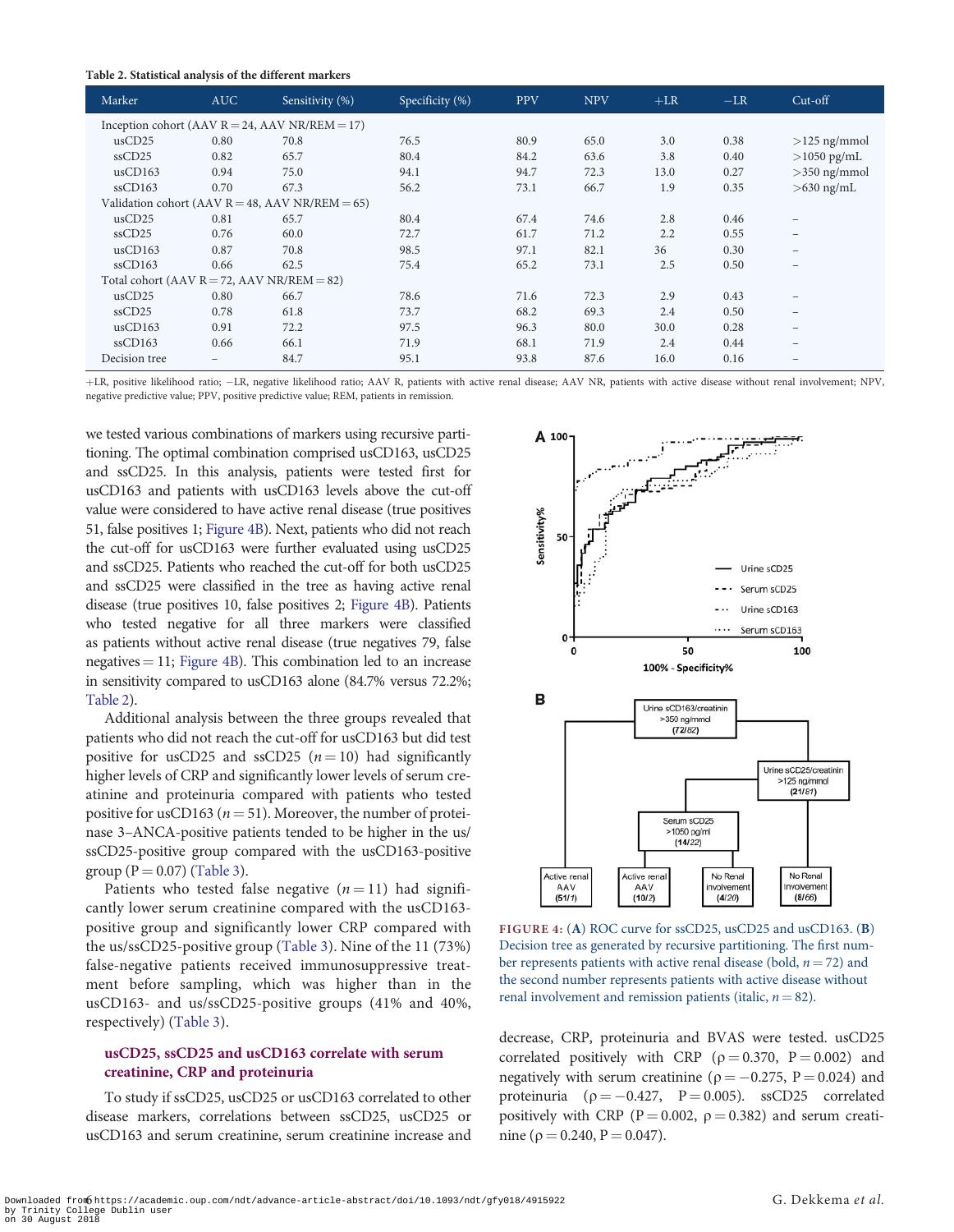#### <span id="page-6-0"></span>Table 3. Patient characteristics based on the decision tree (active patients only)

|                                                    | $usCD163+$       | ssCD25 and<br>$usCD25+$<br>$usCD163^-$ | ssCD25 and<br>$usCD25$ <sup>-</sup><br>$usCD163^-$ |
|----------------------------------------------------|------------------|----------------------------------------|----------------------------------------------------|
| N                                                  | 51               | 10                                     | 11                                                 |
| Diagnosis/relapse, $n$                             | 36/15            | 6/4                                    | 7/4                                                |
| Anti-PR3-positive, $n$ (%)                         | 21(40)           | 8(80)                                  | 5(45)                                              |
| Anti-MPO-positive, $n$ (%)                         | 30(60)           | 2(20)                                  | 6(55)                                              |
| <b>BVAS</b>                                        | $15(13-20)$      | $15(11-19)$                            | $14(12-17)$                                        |
| Started induction therapy before sampling, $n$ (%) | 21(41)           | 4(40)                                  | $8(73)^{a,b}$                                      |
| $CRP$ (mg/L)                                       | $23(7-65)$       | 99 $(59-190)^{b}$                      | $19(5-49)^a$                                       |
| Leucocytes $(\times 10^9$ /L)                      | $10.6(8.6-12.9)$ | $11.1(8.7-17.0)$                       | $8.3(6.6 - 12.0)$                                  |
| Serum creatinine (umol/L)                          | 277 (147-459)    | 90 $(64-189)^{b}$                      | 135 $(108-158)^b$                                  |
| Proteinuria $(g/L)$                                | $1.5(0.4-2.6)$   | $0.3(0.1-0.3)^{b}$                     | $0.3(0.1-0.6)$                                     |

Values are presented as median (range) unless stated otherwise.

<sup>a</sup>Significant difference ( $p < 0.05$ ) compared to ss/usCD25<sup>+</sup>.

<sup>b</sup>bSignificant difference ( $p < 0.05$ ) compared to usCD163<sup>+</sup>.

MPO, myeloperoxidase; PR3, proteinase 3.

Opposite to usCD25, usCD163 levels correlated positively with serum creatinine ( $p = 0.546$ ,  $P = 0.001$ ) and proteinuria  $(p = 0.430, P = 0.005)$ . No correlation with disease activity (BVAS) or ANCA titre was observed for any of the three markers. Moreover, none of the markers correlated with an increase in serum creatinine 6 months before or a decrease 6 months after active disease.

usCD25 and ssCD25 ( $\rho = 0.438$ , P = 0.0002) as well as usCD163 and ssCD163 ( $\rho = 0.421$ , P = 0.004) correlated positively. ssCD25 and ssCD163 also correlated positively  $(p = 0.421, P = 0.004)$ , but usCD25 and usCD163 did not  $(P = 0.76)$ .

### DISCUSSION

Early detection of renal involvement in AAV is of great clinical importance to allow early initiation of treatment to limit renal damage. Recently usCD163 has been identified as a promising urinary marker for the detection of active renal vasculitis in the setting of a known diagnosis of AAV [\[7](#page-7-0)]. However, some patients with active renal vasculitis still test false negative using usCD163 alone. In this study, we demonstrate that measuring usCD25 and ssCD25 complements usCD163 in the detection of active renal vasculitis, reducing the number of patients testing false negative. Moreover, high sCD25 levels, an indication for T-cell activation and migration, might reflect an earlier disease stage characterized by high CRP levels but still limited renal damage compared with patients displaying high usCD163 levels.

There is a strong biological rationale to measure both sCD25 and sCD163 as potential markers for renal vasculitis since sCD25 reflects activation of T cells and sCD163 reflects activation of M2 macrophages, both of which are pivotal cellular players in AAV pathogenesis. Macrophages play an important role in the development of renal damage and scarring. Moreover, macrophages are the most abundant cell type present in glomerular crescents [[8](#page-7-0), [9\]](#page-7-0) and levels of usCD163 correlate to the number of macrophages present in the kidney [\[7\]](#page-7-0).

In addition to macrophages, T cells also play a pivotal role in the induction of renal damage [[26](#page-8-0)]. Here we found that usCD25 levels correlated positively to urinary T and TEM cell numbers. Not only were  $CD4^+$  TEM cells in the urine previously found to reflect renal involvement in AAV [[17](#page-7-0)], these cells have also been suggested to play a key role in inducing kidney injury in AAV [[2,](#page-7-0) [26](#page-8-0)]. Depletion of  $CD4^+$  T cells in a mouse study significantly attenuated the development of crescentic glomerulonephritis in a model of myeloperoxidase autoimmunity [\[26](#page-8-0)]. The observed correlation between usCD25 with both  $CD4^+$  T and  $CD4^+$ TEM cells may reflect renal T-cell accumulation in those patients. This contention is further supported by the negative correlation between circulating  $CD4^+$  T or  $CD4^+$  TEM cells and ssCD25, which suggests that after activation and CD25 shedding, T-cells migrate towards the kidney.

In the patient cohorts tested here, usCD25 levels were increased in active disease, decreased upon remission and were found to be a reasonable marker for active vasculitis [area under the curve (AUC) 0.80]. However, usCD25 alone was not specific for renal involvement, as 30% of patients without renal involvement also tested positive for usCD25. This might be due to active filtration or passive leakage of sCD25 by the kidney. However, as proteinuria was found to be negatively correlated with usCD25, passive leakage of sCD25 is unlikely.

For ssCD25, our results are in line with those from earlier studies reporting elevated ssCD25 levels during active disease that decrease upon remission [[18](#page-7-0)[–20](#page-8-0)]. With an AUC of 0.78, the marker potential was similar to that of usCD25, but ssCD25 was found to be more specific for renal involvement, as only 10% of patients without renal disease tested positive. Previously, O'Reilly et al. [\[7](#page-7-0)] showed that usCD163 alone is a potent marker for active renal disease, and with sensitivity between 73 and 96%, it outperforms ssCD25 and usCD25. In contrast to O'Reilly et al, we found in our validation cohort significantly higher ssCD163 levels in patients with active renal disease compared with patients in remission. These results, however, could not be validated in a larger validation cohort and could be partly explained by differences in the number of patients receiving immunosuppressive treatment at the time of sampling. Moreover, the discrepancy could further be explained by the distinction of patients with active renal and non-renal active disease that was applied in this study but not by O'Reilly et al.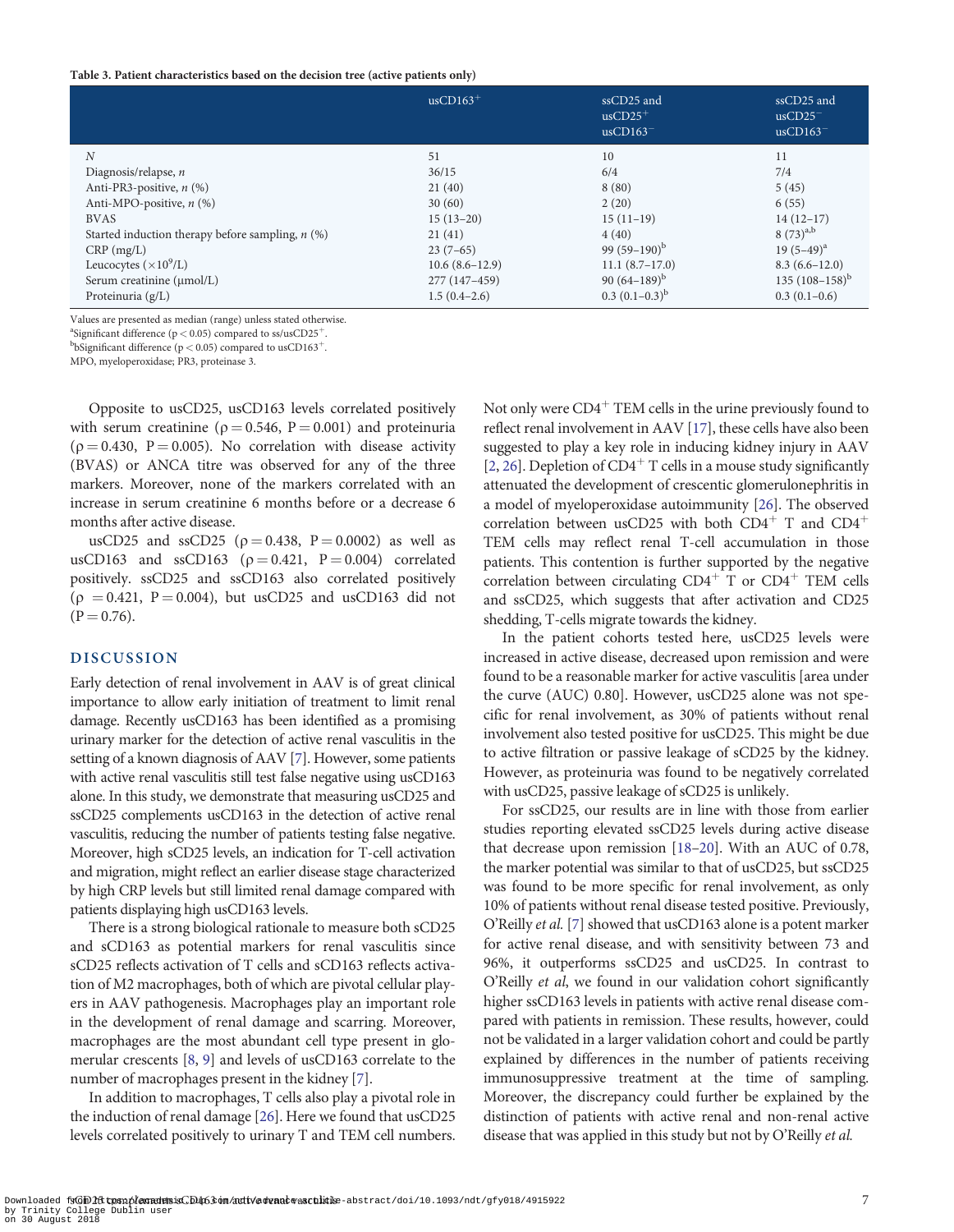<span id="page-7-0"></span>Interestingly, in our cohort, 10 patients with active renal vasculitis who tested negative for usCD163 had high ssCD25 and usCD25 levels. Clinical parameters differed between these two groups. Patients negative for usCD163 but with high usCD25 and ssCD25 levels had higher CRP levels and lower serum creatinine and proteinuria. These results suggest that levels of sCD25 may increase at an earlier stage of the disease process when renal injury is still limited. In contrast, usCD163 correlated positively with proteinuria and serum creatinine, which suggests that usCD163 might be associated with more established renal damage. These results indicate that usCD25, ssCD25 and usCD163 have different kinetics during the development of renal injury in AAV, which may reflect different stages of the inflammatory process. This is emphasized by the lack of correlation between usCD25 and usCD163.

Based on our results, measuring usCD25 and ssCD25 in combination with usCD163 could improve the detection of renal flares in AAV patients before extensive renal damage has occurred. However, 15% of the patients with active renal disease still tested false negative when this combination was used. This observation can be partly explained by the higher number of patients who received induction therapy before sampling in the false-negative group compared with the true-positive group (73% versus 41%). In patients who received induction therapy days before sampling, levels of ssCD25 were significantly lower and usCD25 levels tended to be lower, which might explain these false-negative results.

A limitation of using usCD25 and ssCD25 as well as usCD163 as indicators of disease activity is that these markers are not disease specific. Previous studies have demonstrated elevated usCD25 and ssCD25 levels in septic patients with or without renal involvement [[27–29\]](#page-8-0), and increased usCD25 and usCD163 levels have been reported in lupus nephritis [\[21,](#page-8-0) [30\]](#page-8-0). Although these markers are, thus, not specific for active renal vasculitis in AAV, and therefore cannot be used to diagnose AAV, their utility as markers of active renal vasculitis in patients with an established diagnosis of AAV is promising. An additional limitation of our study is its retrospective design. Therefore, additional prospective studies are necessary to substantiate the value of combined measurement of sCD163 and sCD25 in the detection of active renal AAV.

In conclusion, our results indicate that usCD25 and ssCD25 complements usCD163 in the detection of active renal vasculitis in AAV patients. Our results also suggest that elevated usCD25 and ssCD25 levels reflect an earlier stage of development of renal vasculitis in AAV patients, which could be of clinical importance as an early sign of active disease. Further studies should be carried out to confirm and extend our findings in a prospective manner.

#### SUPPLEMENTARY DATA

[Supplementary data](https://academic.oup.com/ndt/article-lookup/doi/10.1093/ndt/gfy018#supplementary-data) are available at ndt online.

#### FUNDING

This work was supported by the Meath Foundation (grant 203170), Irish Health Research Board (grant HRA-POR-20151205) and Science Foundation Ireland (grant 11/Y/B2093). W.H.A. and P.H. have received funding from the European Union's Horizon 2020 Research and Innovation Programme under grant agreement 668036. J.-S.F.S. is supported by personal grants from the Dutch Kidney Foundation (grant 13OKJ39) and the Netherlands Organization for Scientific Research (Clinical Fellow grant 907-14-542)

#### CONFLICT OF INTEREST STATEMENT

None declared.

#### REFERENCES

- [1.](#page-0-0) Jennette JC, Falk RJ. Small-vessel vasculitis. N Engl J Med 1997; 337: 1512–1523
- [2.](#page-0-0) Wilde B, van Paassen P, Witzke O et al. New pathophysiological insights and treatment of ANCA-associated vasculitis. Kidney Int 2011; 79: 599–612
- [3.](#page-0-0) Hiemstra TF, Walsh M, Mahr A et al. Mycophenolate mofetil vs azathioprine for remission maintenance in antineutrophil cytoplasmic antibodyassociated vasculitis: a randomized controlled trial. JAMA 2010; 304: 2381–2388
- [4.](#page-0-0) Walsh M, Flossmann O, Berden A et al. Risk factors for relapse of antineutrophil cytoplasmic antibody-associated vasculitis. Arthritis Rheum 2012; 64: 542–548
- [5.](#page-0-0) Reinhold-Keller E, Beuge N, Latza U et al. An interdisciplinary approach to the care of patients with Wegener's granulomatosis: long-term outcome in 155 patients. Arthritis Rheum 2000; 43: 1021–1032
- [6.](#page-0-0) de Joode AA, Sanders JS, Stegeman CA. Renal survival in proteinase 3 and myeloperoxidase ANCA-associated systemic vasculitis. Clin J Am Soc Nephrol 2013; 8: 1709–1717
- [7.](#page-0-0) O'Reilly VP, Wong L, Kennedy C et al. Urinary soluble CD163 in active renal vasculitis. J Am Soc Nephrol 2016; 27: 2906–2916
- [8.](#page-0-0) Brunini F, Page TH, Gallieni M et al. The role of monocytes in ANCAassociated vasculitides. Autoimmun Rev 2016; 15: 1046–1053
- [9.](#page-0-0) Zhao L, David MZ, Hyjek E et al. M2 macrophage infiltrates in the early stages of ANCA-associated pauci-immune necrotizing GN. Clin J Am Soc Nephrol 2015; 10: 54–62
- 10. Lamprecht P, Moosig F, Csernok E et al. CD28 negative T cells are enriched in granulomatous lesions of the respiratory tract in Wegener's granulomatosis. Thorax 2001; 56: 751–757
- 11. Rimbert M, Hamidou M, Braudeau C et al. Decreased numbers of blood dendritic cells and defective function of regulatory T cells in antineutrophil cytoplasmic antibody-associated vasculitis. PLoS One 2011; 6: e18734
- 12. Siegel AM, Heimall J, Freeman AF et al. A critical role for STAT3 transcription factor signaling in the development and maintenance of human T cell memory. Immunity 2011; 35: 806–818
- 13. Wilde B, Dolff S, Cai X et al.  $CD4^+CD25^+$  T-cell populations expressing CD134 and GITR are associated with disease activity in patients with Wegener's granulomatosis. Nephrol Dial Transplant 2008; 24: 161–171
- 14. Valencia X, Lipsky PE. CD4<sup>+</sup>CD25<sup>+</sup>FoxP3<sup>+</sup> regulatory T cells in autoimmune diseases. Nat Clin Pract Rheumatol 2007; 3: 619–626
- 15. Abdulahad WH, van der Geld YM, Stegeman CA et al. Persistent expansion of  $CD4^+$  effector memory T cells in Wegener's granulomatosis. Kidney Int 2006; 70: 938–947
- [16](#page-1-0). Popa ER, Stegeman CA, Bos NA et al. Differential B- and T-cell activation in Wegener's granulomatosis. J Allergy Clin Immunol 1999; 103: 885–894
- [17](#page-1-0). Abdulahad WH, Kallenberg CG, Limburg PC et al. Urinary CD4<sup>+</sup> effector memory T cells reflect renal disease activity in antineutrophil cytoplasmic antibody-associated vasculitis. Arthritis Rheum 2009; 60: 2830–2838
- 18. Sanders JS, Huitma MG, Kallenberg CG et al. Plasma levels of soluble interleukin 2 receptor, soluble CD30, interleukin 10 and B cell activator of the tumour necrosis factor family during follow-up in vasculitis associated with